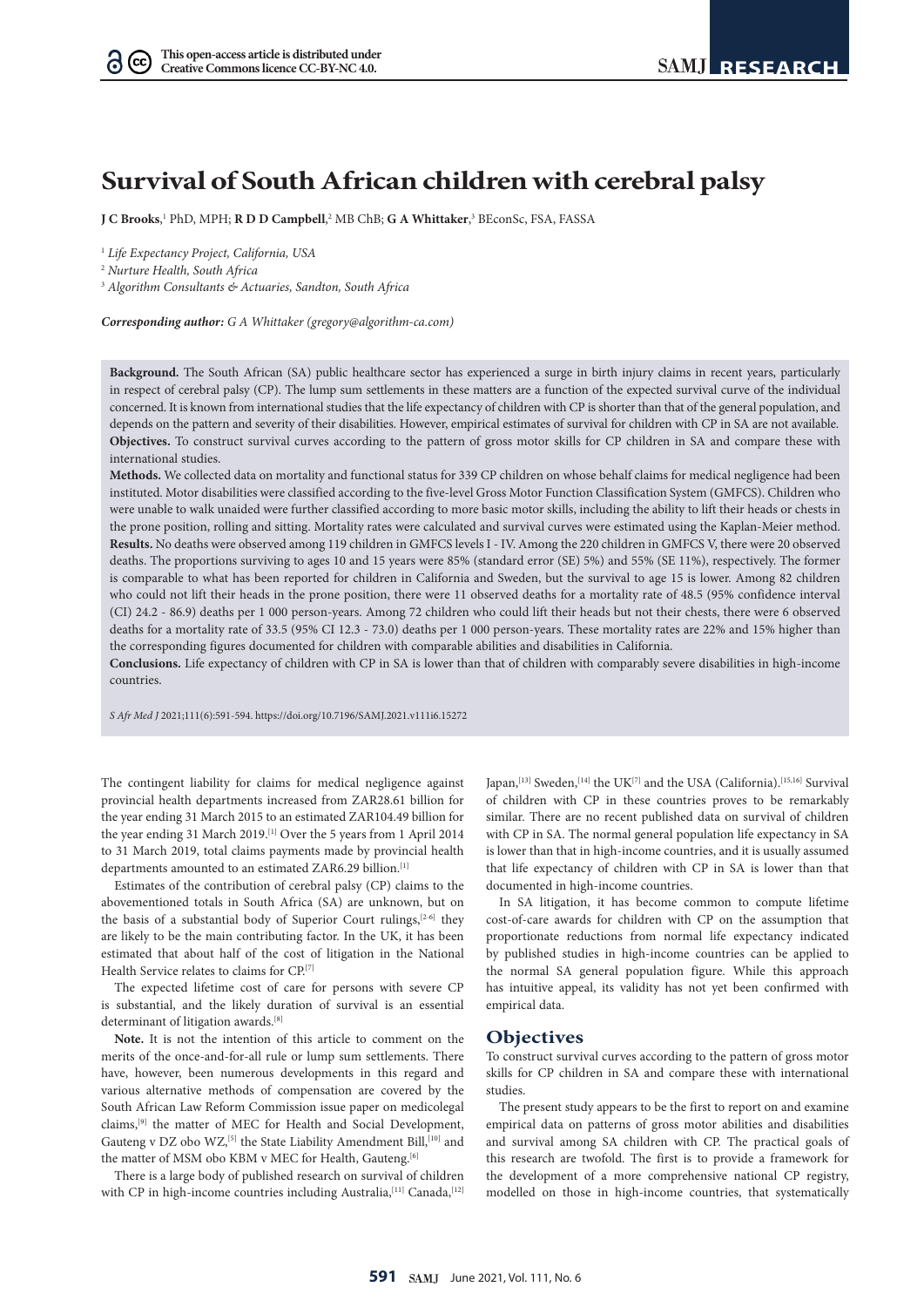links functional assessments in childhood with long-term health outcomes. The second is to serve the immediate need for empirical data to guide the determination of fair cost-of-care awards in SA litigation settings.

## **Methods**

There is no standardised system for monitoring the prevalence of CP in SA. For the present study, data were collected on individuals with CP in cases where it was known that litigation proceedings had been instituted.

Data collected included date of birth, gender, mode of feeding, Gross Motor Function Classification System (GMFCS) level (I - V), and more basic gross motor abilities and disabilities corresponding to the stratification reported in Table II of Brooks *et al*. [15] in accordance with criteria for the relevant items in the Client Development Evaluation Report.<sup>[17]</sup> The latter comparison groups included children who were: (*i*) unable to lift head or chest when lying in the prone position; (*ii*) able to lift head but not chest in the prone position; (*iii*) able to lift head and chest or roll side to side or front to back; (*iv*) able to roll fully, but not to walk unaided; and (*v*) able to walk unaided.

Gross motor abilities and disabilities in all cases were assessed by a medical practitioner with a special interest in rehabilitation medicine (author RDDC) during the years 2009 - 2020. In 112 cases, children were also assessed independently by at least one other medical practitioner.

Vital status was tracked using SA identity numbers issued by the Department of Home Affairs identity verification system through the LexisNexis WinDeed system.<sup>[18]</sup> It can take 3 - 5 weeks from the date of issuance of a death certificate for the Department of Home Affairs database to be updated. Follow-up times were computed from the date of assessment until death or, for those still alive, until the censoring date of 1 July 2020. The date 1 July 2020 was chosen because the identity verification system was accessed on 25 August 2020. The censor date therefore makes provision for the time lag between the date of death and the date of registration of the death, and for the time lag between the date of issuance of the death certificate and the capturing of the death on the Department of Home Affairs database.

Mortality rates were calculated by dividing the total number of deaths by the follow-up time (in person-years) observed during the study period. The mortality rate for children with severe CP was assumed to be constant throughout childhood, as indicated by the empirical results of Brooks *et al*. [15,16] and others. Exact 95% confidence intervals (CIs) were computed assuming that the mortality rates followed a Poisson distribution. Age-specific survival probabilities (i.e. survival curves) were estimated and plotted using the Kaplan-Meier method, adjusted for both rightcensoring and left-truncation of the survival times. Standard errors and CIs were computed using Greenwood's formula together with the complementary log-log transformation. Statistical analyses were conducted using Stata 16 (StataCorp, USA). Mortality rates and agespecific survival probabilities were compared with those reported in previously published studies of children with comparable patterns of gross motor disabilities.

## **Results**

The sample comprised 339 children with CP (66% male), who collectively were observed for 948 person-years; 93.5% of the children were referred for functional assessment by plaintiff attorneys, and the remaining 6.5% by the State Attorney, the Medical Protection Society or private sector attorneys representing the Department of Health. The median (interquartile range) age at functional assessment was 6.3 (4.4 - 8.6) years. Among the 112 children who were examined by multiple medical practitioners, there was complete concordance with respect to the assessment of gross motor skills in 93% of cases. In 6% of cases, disagreement was minimal (limited to a single-level disparity between the allocated level of mobility). The gross motor skill classifications used in the present study were taken to be the majority view.

Characteristics of the study population are summarised in Table 1. Relatively few (17%) had mild CP (GMFCS I/II) and were able to

| Category                                                                          | Total children, n | Deceased children, n |
|-----------------------------------------------------------------------------------|-------------------|----------------------|
| Sex                                                                               |                   |                      |
| Male                                                                              | 223               | 11                   |
| Female                                                                            | 116               | 9                    |
| Age (years) at first assessment (total children)/age at death (deceased children) |                   |                      |
| $0 - 4$                                                                           | 117               | 3                    |
| $5 - 9$                                                                           | 169               |                      |
| $10 - 14$                                                                         | 41                | 7                    |
| $15 - 19$                                                                         | 9                 | $\overline{2}$       |
| $\geq$ 20                                                                         | 3                 | 1                    |
| <b>GMFCS</b> level                                                                |                   |                      |
| $I - IV$                                                                          | 119               | $\overline{0}$       |
| V                                                                                 | 220               | 20                   |
| Minimal mobility ability                                                          |                   |                      |
| Does not lift head in the prone position                                          | 82                | 11                   |
| Lifts head but not chest in the prone position                                    | 72                | 6                    |
| Lifts head and chest, partial rolling                                             | 39                | $\overline{2}$       |
| Full rolling, does not walk unaided                                               | 89                |                      |
| Walks unaided                                                                     | 57                | $\mathbf{0}$         |

GMFCS = Gross Motor Function Classification System.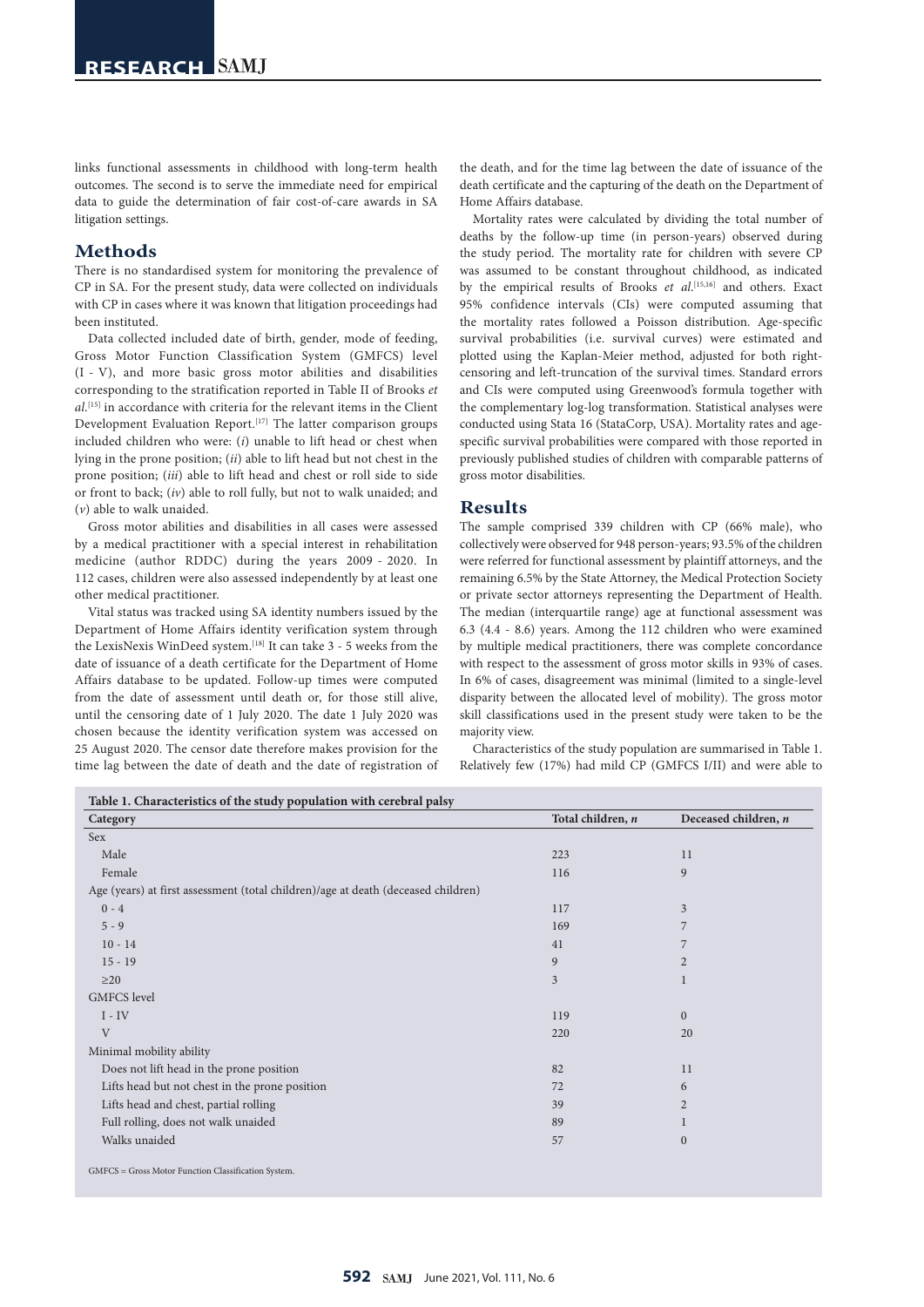walk unaided. The latter percentage is markedly lower than that recorded in the service-based register studied by Brooks *et al*. [15,16] (34%) and in the population-based register studied by Reid *et al*. [11] (56%). The majority of children in the present study (65%) had very severe CP (GMFCS V). Some 24% of children in the present study were unable to lift their heads, while only 7% of the Brooks cohort fell into this category.

There were 20 deaths, all of which were observed in the GMFCS V group. The overall mortality rate was 33.6 (95% CI 20.5 - 51.9) per 1 000 person-years. The GMFCS survival curve is shown in Fig. 1, and age-specific survival probabilities are compared with those reported in various international studies in Table 2.

The median survival time for 3-year-olds was 12.2 additional years, to age 15.2 (90% CI 14.2 - 20.8); 85% (95% CI 77 - 98) survived to age 10, which was similar to that reported in the studies of Westbom *et al*. [14] and Brooks *et al*. [15,16] Survival to ages 15 and 20, 55% (95% CI 31 - 73) and 41% (95% CI 18 - 62), respectively, was lower than reported in these other studies.

As shown in Table 3, mortality rates for children who were unable to lift their heads in the prone position were 22% higher than those indicated by Brooks *et al*. [15] For those who could lift their heads but not their chests, the mortality rates were 15% higher. As noted, these comparisons are based on 11 and 6 observed deaths in the SA comparison groups and are therefore imprecise. Because there were only 2 other observed deaths in other comparison groups, we do not present the calculated relative risks here.





# **Discussion**

This is the first report on systematically collected data on gross motor function and survival of SA children with CP. As expected, more severe motor disabilities were associated with poorer survival. Among children in GMFCS V, finer stratification in terms of more basic gross motor skills including head control and rolling were predictive of survival.

Survival of children with severe CP in SA is poorer than that in high-income countries. The probability of survival to age 10 years estimated in the present study was similar to those reported in studies from high-income countries, but our estimates of the probabilities of survival to older ages were lower. Averaged across age, mortality rates for persons with the most severe forms of CP in SA were ~20% higher than those reported for persons with comparably severe disabilities in the USA.

It may be noted that the children studied here represent a select group who were involved in litigation. As noted, the proportion of children with very severe motor disabilities was much higher in the present study than has been documented in both populationbased birth registers and service-based registers from high-income countries. It is possible that this reflects a general difference in the distribution of severity of disability in middle-income v. high-income countries, but it may also reflect differences between cases in SA that ultimately lead to litigation v. those that do not. There is no national registry or other standardised system for monitoring CP in SA, and the extent to which our results may apply more generally to SA children with CP (outside of litigation settings) is not yet clear.

By the nature of the data collection in the present study, our results are directly relevant to the estimation of life expectancy of SA children with CP who are involved in litigation. As noted, these indicate that mortality rates for children with very severe CP are  $\sim$ 20% higher than those documented for children with comparably severe disabilities in the USA. This is broadly consistent with a 10 - 15% reduction from the US-based life expectancy estimates. It is notable that the proportionate difference between the normal general population life expectancies in the two countries is also  $~10$  - 15%, which adds empirical support for the proportionate approach to life expectancy estimation that has been used in SA litigation matters over the past decade.

#### **Study limitations**

The major limitation of the present study is the relatively small sample size. The data were collected from a medical practitioner who has examined hundreds of CP patients over a decade, but precision in the estimation of survival probabilities and mortality rates requires

| Table 2. Conditional probability of survival of a 3-year-old child with GMFCS level V                                                                                                                                                                                                                                                         |                                       |                                      |                      |  |  |
|-----------------------------------------------------------------------------------------------------------------------------------------------------------------------------------------------------------------------------------------------------------------------------------------------------------------------------------------------|---------------------------------------|--------------------------------------|----------------------|--|--|
| Probability of survival                                                                                                                                                                                                                                                                                                                       | Westbom <i>et al.</i> <sup>[14]</sup> | Brooks <i>et al.</i> <sup>[16]</sup> | <b>Present study</b> |  |  |
| To age 5                                                                                                                                                                                                                                                                                                                                      | 0.95                                  | 0.94                                 | 0.94                 |  |  |
| To age 10                                                                                                                                                                                                                                                                                                                                     | 0.84                                  | 0.82                                 | 0.85                 |  |  |
| To age 15                                                                                                                                                                                                                                                                                                                                     | 0.73                                  | 0.74                                 | 0.55                 |  |  |
| To age 20                                                                                                                                                                                                                                                                                                                                     | $0.63*$                               | 0.65                                 | 0.41                 |  |  |
| $\alpha$ and $\alpha$ is $\alpha$ in $\alpha$ in $\alpha$ in $\alpha$ in $\alpha$ in $\alpha$ in $\alpha$ in $\alpha$ in $\alpha$ in $\alpha$ in $\alpha$ in $\alpha$ in $\alpha$ in $\alpha$ in $\alpha$ in $\alpha$ in $\alpha$ in $\alpha$ in $\alpha$ in $\alpha$ in $\alpha$ in $\alpha$ in $\alpha$ in $\alpha$ in $\alpha$ in $\alpha$ |                                       |                                      |                      |  |  |

GMFCS = Gross Motor Function Classification System. \*Probability of survival to age 19.

| Table 3. Comparison of crude rates of death    |                                      |                      |               |  |  |  |
|------------------------------------------------|--------------------------------------|----------------------|---------------|--|--|--|
| Comparison group                               | Brooks <i>et al.</i> <sup>[15]</sup> | <b>Present study</b> | Relative risk |  |  |  |
| Cannot lift head in the prone position         | 0.0398                               | 0.0485               |               |  |  |  |
| Lifts head but not chest in the prone position | 0.0291                               | 0.0335               | 1.15          |  |  |  |